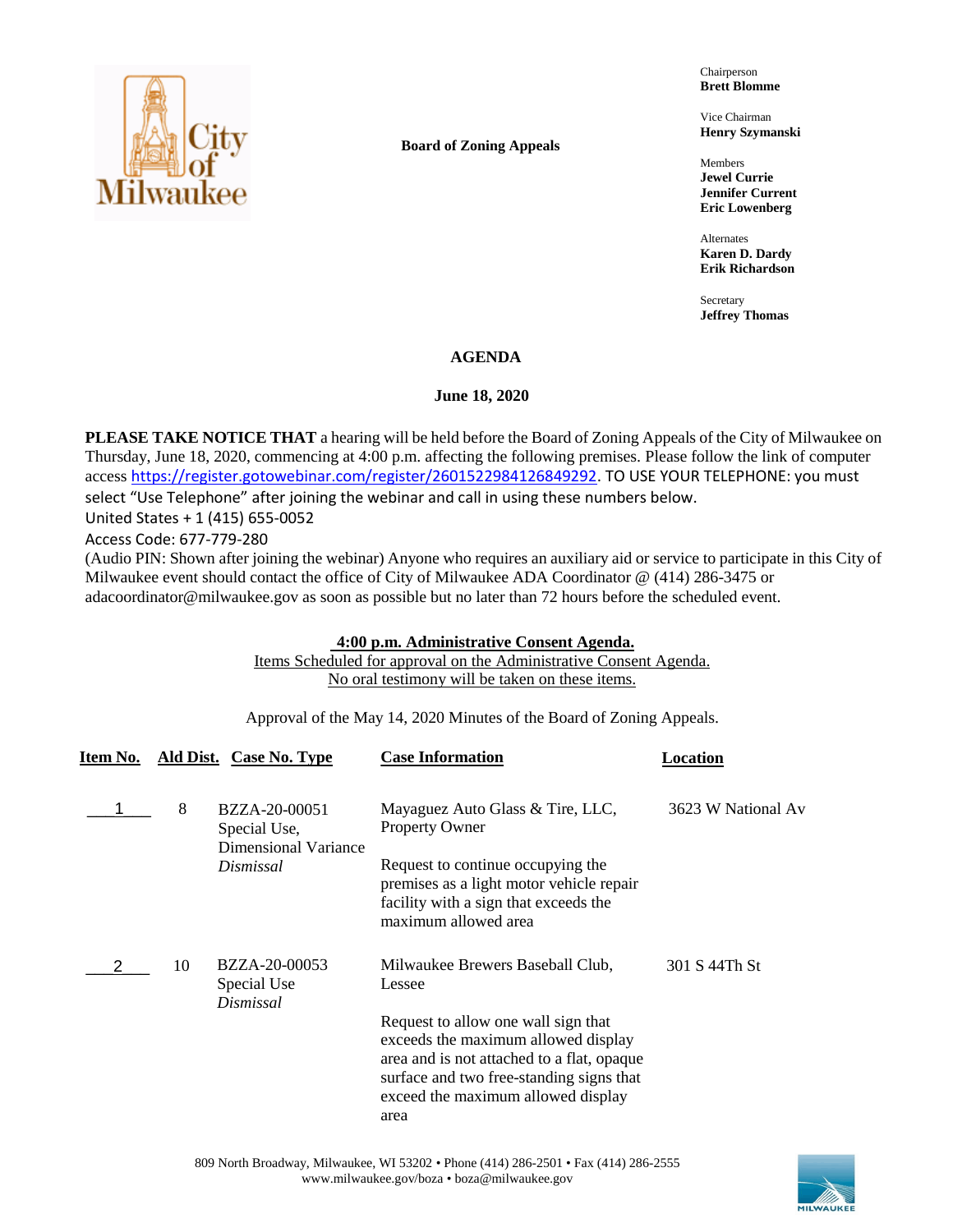| Board of Zoning Appeals, Hearing on Thursday, June 18, 2020 |  |  |  |
|-------------------------------------------------------------|--|--|--|
|                                                             |  |  |  |

## **Item No. Ald Dist. Case No. Type Case Information Location**

#### **4:00 p.m. Consent Agenda.**

Items Scheduled for approval on the Consent Agenda.

No oral testimony will be taken on these items.

*If there are any objections to these approvals, please make them known to the Board office in writing at least 24 hours prior to the time of the hearing. If written objections to these approvals are received, the item will not be approved and will be held for a public hearing to allow additional testimony.*

| 3 | $\overline{4}$ | BZZA-20-00101<br>Special Use,<br><b>Dimensional Variance</b> | Pabst Theater Foundation,<br>Property Owner                                                                                                                                 | 144 E Wells St      |
|---|----------------|--------------------------------------------------------------|-----------------------------------------------------------------------------------------------------------------------------------------------------------------------------|---------------------|
|   |                |                                                              | Request to allow two projecting signs<br>that exceed the maximum allowed<br>display area, project further than 4 feet<br>from the face of the building, and are<br>flashing |                     |
| 4 | 4              | BZZA-20-00084<br>Special Use                                 | City Transformation Center, Inc., Lessee<br>Request to occupy the premises as a<br>social service facility                                                                  | 2605 W Vliet St     |
|   |                |                                                              |                                                                                                                                                                             |                     |
| 5 | 6              | BZZA-20-00110<br>Special Use                                 | Elevar Investments, LLC, Property<br>Owner                                                                                                                                  | 440 W Vliet St      |
|   |                |                                                              | Request to occupy a portion of the<br>premises as a social service facility                                                                                                 |                     |
| 6 | 6              | BZZA-20-00118<br>Special Use                                 | HZ OPS Holdings INC., Lessee                                                                                                                                                | 207 E Capitol Dr    |
|   |                |                                                              | Request to continue occupying the<br>premises as a fast-food/carry-out<br>restaurant with a drive through facility<br>(this is a new operator)                              |                     |
|   | 7              | BZZA-20-00083<br>Special Use                                 | Men of Men, Inc. DBA Men of Men II,<br>Lessee                                                                                                                               | 4011 W Roosevelt Dr |
|   |                |                                                              | Request to occupy the premises as a<br>group home for 5 occupants                                                                                                           |                     |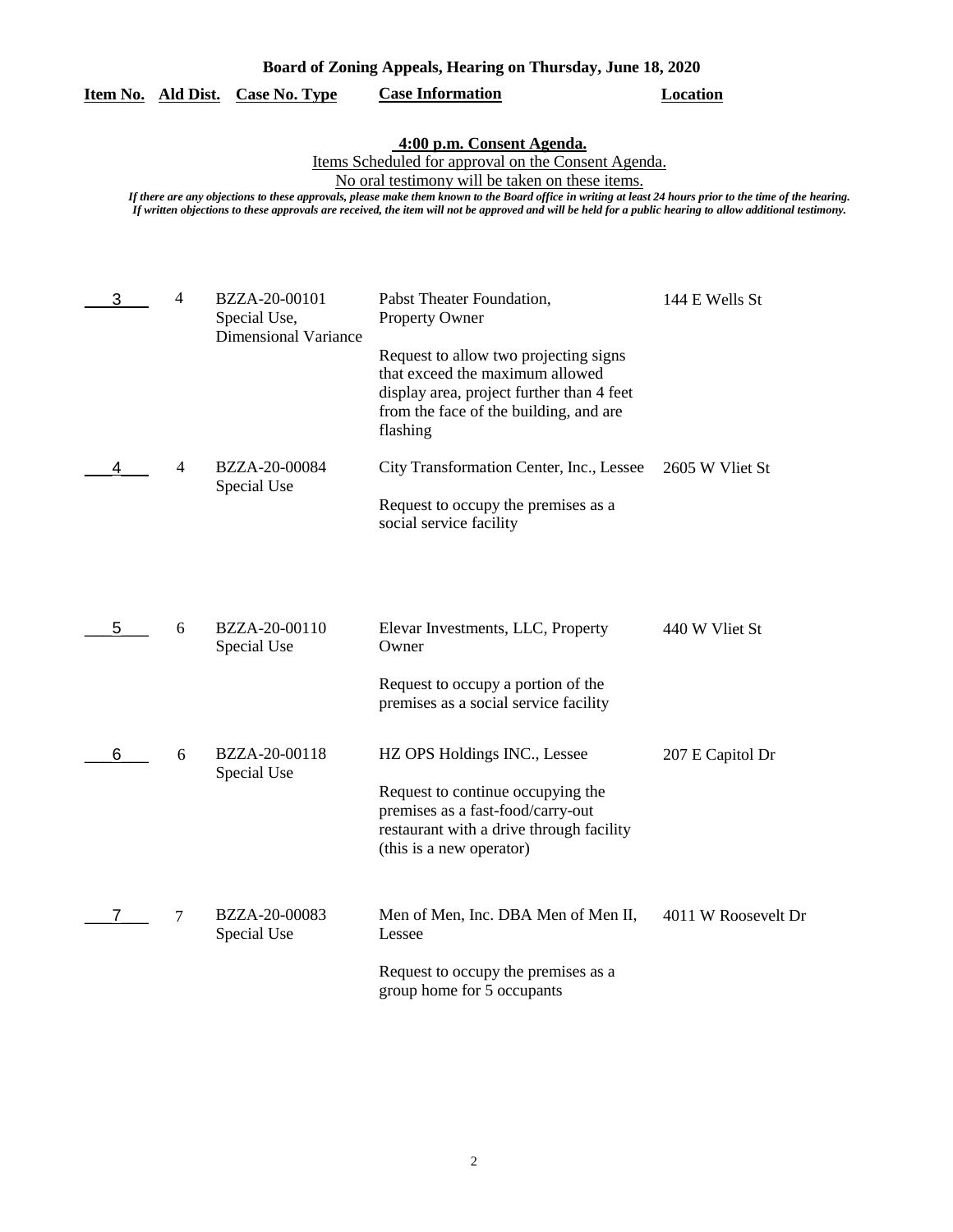| Board of Zoning Appeals, Hearing on Thursday, June 18, 2020 |  |  |  |
|-------------------------------------------------------------|--|--|--|
|                                                             |  |  |  |

|  |  | Item No. Ald Dist. Case No. Type | <b>Case Information</b> | Location |
|--|--|----------------------------------|-------------------------|----------|
|--|--|----------------------------------|-------------------------|----------|

**4:00 p.m. Consent Agenda (continued)**

Items Scheduled for approval on the Consent Agenda.

No oral testimony will be taken on these items.

*If there are any objections to these approvals, please make them known to the Board office in writing at least 24 hours prior to the time of the hearing. If written objections to these approvals are received, the item will not be approved and will be held for a public hearing to allow additional testimony.*

| 8  | 9  | BZZA-20-00123<br>Special Use                 | HZ OPS Holdings INC., Lessee                                                                                                                                                                | 7525 W Good Hope Rd     |
|----|----|----------------------------------------------|---------------------------------------------------------------------------------------------------------------------------------------------------------------------------------------------|-------------------------|
|    |    |                                              | Request to continue occupying the<br>premises as a fast-food/carry-out<br>restaurant with a drive through facility<br>(this is a new operator)                                              |                         |
| 9  | 9  | BZZA-20-00121<br>Special Use                 | HZ OPS Holdings INC., Lessee<br>Request to continue occupying the<br>premises as a fast-food/carry-out<br>restaurant with a drive through facility<br>(this is a new operator)              | 6120 W Silver Spring Dr |
| 10 | 12 | BZZA-20-00079<br><b>Dimensional Variance</b> | Mandel/Fifth Ward Holdings III, LLC,<br><b>Property Owner</b><br>Request to allow a temporary banner<br>sign for a construction project that<br>exceeds the maximum allowed display<br>area | 338 S Water St          |
| 11 | 12 | BZZA-20-00111<br>Special Use                 | Children's Library International, Inc.,<br><b>Property Owner</b><br>Request to occupy a portion of the<br>premises as a general office                                                      | 901 W Maple St          |
| 12 | 12 | BZZA-20-00120<br>Special Use                 | HZ OPS Holdings INC., Lessee<br>Request to continue occupying the<br>premises as a fast-food/carry-out<br>restaurant with a drive through facility<br>(this is a new operator)              | 1567 W National Av      |
| 13 | 13 | BZZA-20-00082<br>Special Use                 | Pekan, LLC dba Amstar, Lessee<br>Request to continue occupying the<br>premises as a motor vehicle filling<br>station with a convenience store and car<br>wash                               | 4866 S 27Th St          |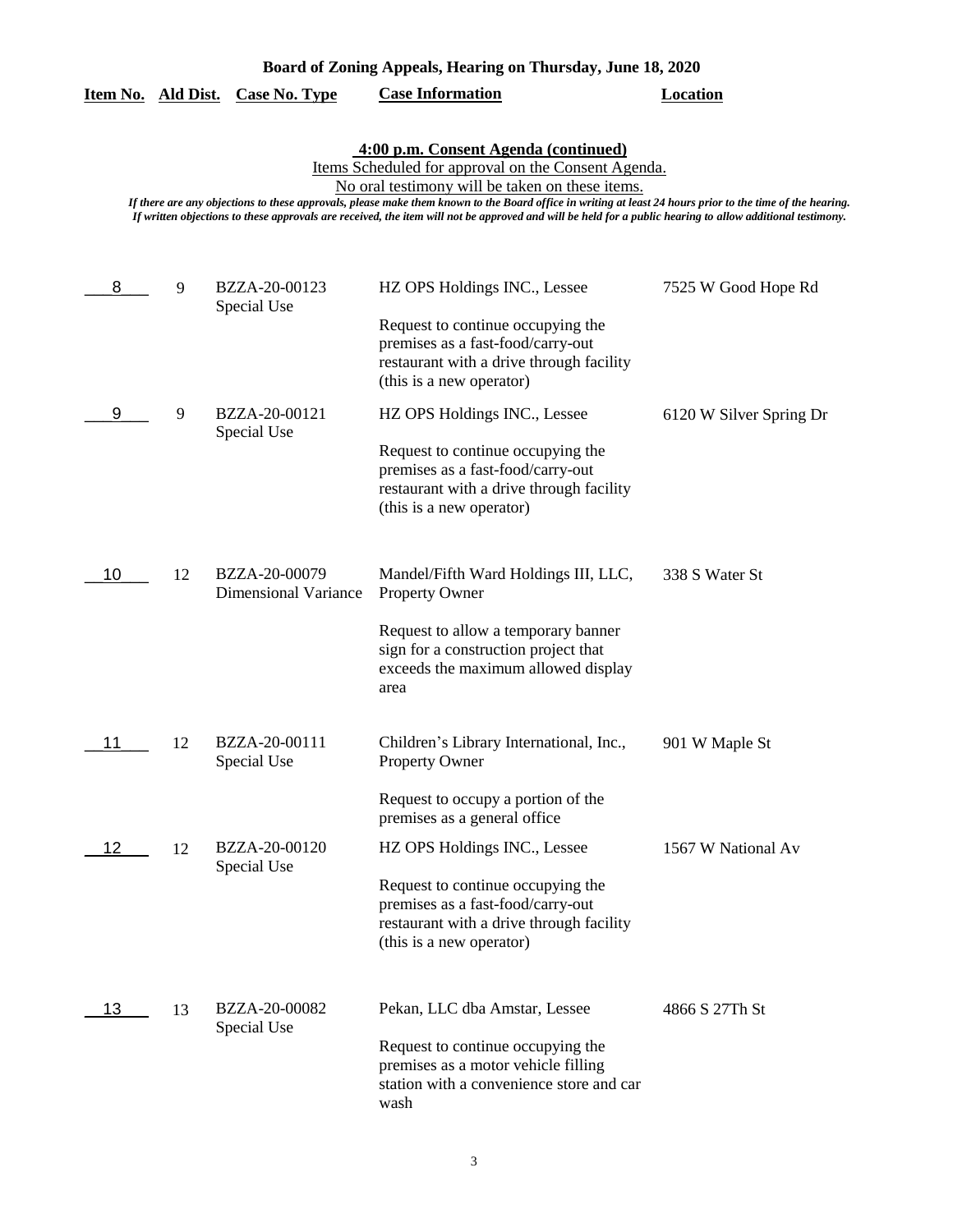| Board of Zoning Appeals, Hearing on Thursday, June 18, 2020 |  |  |  |
|-------------------------------------------------------------|--|--|--|
|                                                             |  |  |  |

|                                                                                                                                                                                                                                                                                                                                                                                                                                                                          |    | <u>Item No. Ald Dist. Case No. Type</u>                      | <b>Case Information</b>                                                                                                                                                                                                                                                                                  | <b>Location</b>        |  |
|--------------------------------------------------------------------------------------------------------------------------------------------------------------------------------------------------------------------------------------------------------------------------------------------------------------------------------------------------------------------------------------------------------------------------------------------------------------------------|----|--------------------------------------------------------------|----------------------------------------------------------------------------------------------------------------------------------------------------------------------------------------------------------------------------------------------------------------------------------------------------------|------------------------|--|
| 4:00 p.m. Consent Agenda (continued)<br>Items Scheduled for approval on the Consent Agenda.<br>No oral testimony will be taken on these items.<br>If there are any objections to these approvals, please make them known to the Board office in writing at least 24 hours prior to the time of the hearing.<br>If written objections to these approvals are received, the item will not be approved and will be held for a public hearing to allow additional testimony. |    |                                                              |                                                                                                                                                                                                                                                                                                          |                        |  |
| 14                                                                                                                                                                                                                                                                                                                                                                                                                                                                       | 13 | BZZA-20-00097<br>Special Use                                 | Network 4475, LLC, Property Owner<br>Request to occupy a portion of the<br>premises as an outdoor merchandise<br>sales and display area                                                                                                                                                                  | 4475 S 13Th St         |  |
| 15                                                                                                                                                                                                                                                                                                                                                                                                                                                                       | 13 | BZZA-20-00033<br><b>Dimensional Variance</b>                 | Vojet, LLC, Lessee<br>Request to allow the installation of one<br>monument sign exceeding the maximum<br>allowed number of freestanding signs on<br>site                                                                                                                                                 | 300 E Citation Wa      |  |
| 16                                                                                                                                                                                                                                                                                                                                                                                                                                                                       | 14 | BZZA-20-00075<br>Special Use                                 | RSVR, LLC, Lessee<br>Request to occupy a portion of the<br>premises as an indoor recreation facility                                                                                                                                                                                                     | 2210 S Kinnickinnic Av |  |
| 17                                                                                                                                                                                                                                                                                                                                                                                                                                                                       | 14 | BZZA-20-00096<br>Special Use,<br><b>Dimensional Variance</b> | 2549 S Logan, LLC, Property Owner<br>Request to construct a single-family<br>dwelling that exceeds the maximum<br>number of principal residential<br>buildings, does not meet the minimum<br>required footage for the front and south<br>setbacks, and an entrance door that does<br>not face the street | 2549 S Logan Av        |  |
| 18                                                                                                                                                                                                                                                                                                                                                                                                                                                                       | 15 | BZZA-20-00040<br>Special Use                                 | Jo's Early Learning Academy, Lessee<br>Request to occupy the premises as a day<br>care center for 32 children per shift<br>infant to 5 years of age, operating<br>Monday - Friday 7:00 a.m. - 5:30 p.m.                                                                                                  | 4733 W North Av        |  |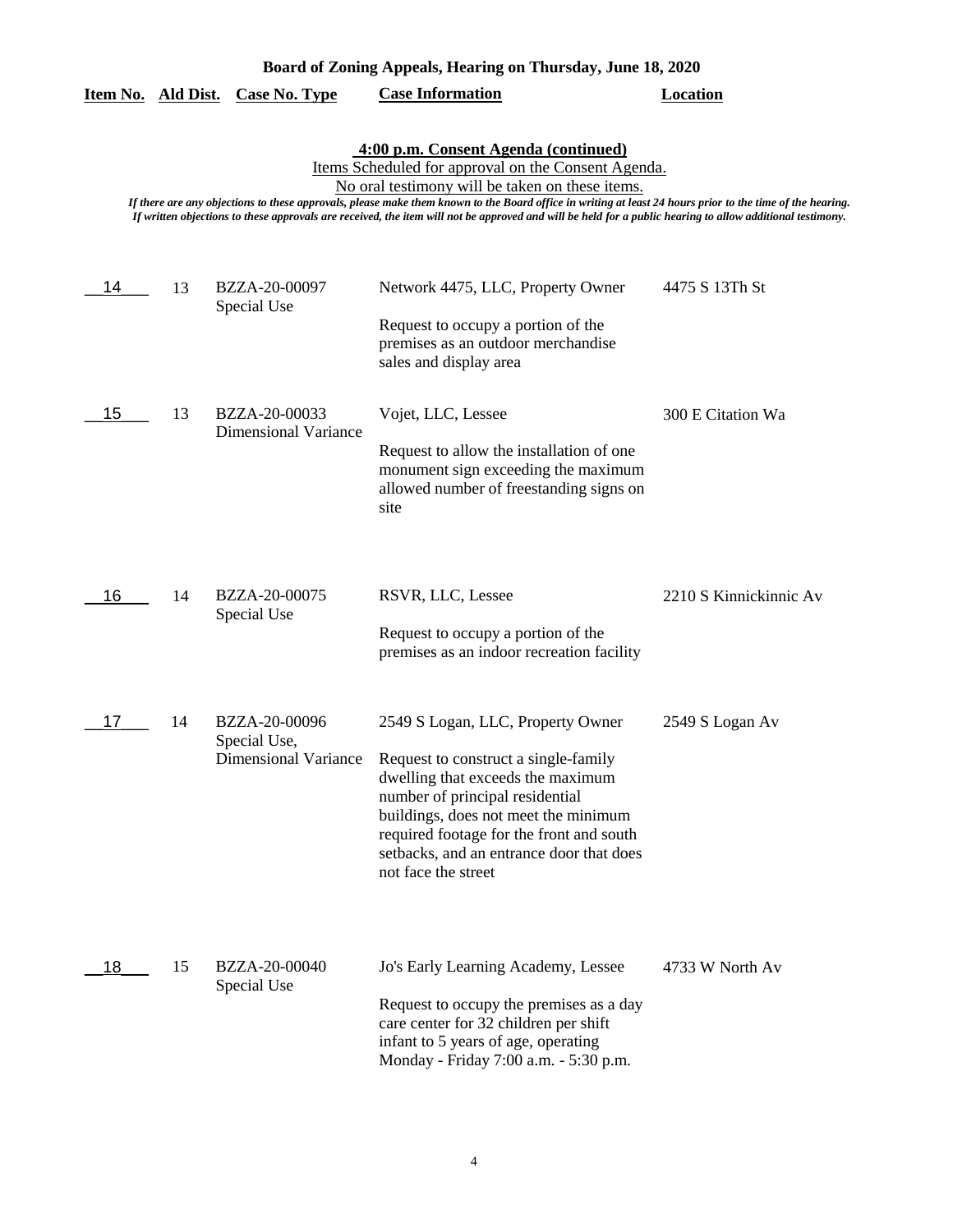| Board of Zoning Appeals, Hearing on Thursday, June 18, 2020                                                                                                                                                                                                                                                                                                                                                                                                              |    |                              |                                                                                                                                                                                                                                                                                 |                    |  |  |
|--------------------------------------------------------------------------------------------------------------------------------------------------------------------------------------------------------------------------------------------------------------------------------------------------------------------------------------------------------------------------------------------------------------------------------------------------------------------------|----|------------------------------|---------------------------------------------------------------------------------------------------------------------------------------------------------------------------------------------------------------------------------------------------------------------------------|--------------------|--|--|
| Item No. Ald Dist.                                                                                                                                                                                                                                                                                                                                                                                                                                                       |    | <b>Case No. Type</b>         | <b>Case Information</b>                                                                                                                                                                                                                                                         | <b>Location</b>    |  |  |
| 4:00 p.m. Consent Agenda (continued)<br>Items Scheduled for approval on the Consent Agenda.<br>No oral testimony will be taken on these items.<br>If there are any objections to these approvals, please make them known to the Board office in writing at least 24 hours prior to the time of the hearing.<br>If written objections to these approvals are received, the item will not be approved and will be held for a public hearing to allow additional testimony. |    |                              |                                                                                                                                                                                                                                                                                 |                    |  |  |
| 19                                                                                                                                                                                                                                                                                                                                                                                                                                                                       | 15 | BZZA-20-00095<br>Special Use | Victory Missionary Baptist Church, Inc.,<br><b>Property Owner</b><br>Request to continue occupying the<br>premises as a religious assembly hall and<br>day care center for 52 children per shift<br>infant - 12 years of age, operating<br>Monday - Friday 6:00 a.m. - midnight | 2661 N Teutonia Av |  |  |
| 20                                                                                                                                                                                                                                                                                                                                                                                                                                                                       | 15 | BZZA-20-00122<br>Special Use | HZ OPS Holdings INC., Lessee<br>Request to continue occupying the<br>premises as a fast-food/carry-out<br>restaurant with a drive through facility<br>(this is a new operator)                                                                                                  | 2399 W North Av    |  |  |
| 21                                                                                                                                                                                                                                                                                                                                                                                                                                                                       | 1  | BZZA-20-00106<br>Special Use | Seven Stars Auto Salvage, LLC, Lessee<br>Request to continue occupying a portion<br>of the premises as an indoor and outdoor<br>salvage operation                                                                                                                               | 6440 N 40Th St     |  |  |
| 22                                                                                                                                                                                                                                                                                                                                                                                                                                                                       | 1  | BZZA-20-00119<br>Special Use | HZ OPS Holdings INC., Lessee<br>Request to continue occupying the<br>premises as a fast-food/carry-out<br>restaurant with a drive through facility<br>(this is a new operator)                                                                                                  | 2910 W Capitol Dr  |  |  |
| 23                                                                                                                                                                                                                                                                                                                                                                                                                                                                       | 2  | BZZA-20-00115<br>Special Use | Mustafa, LLC dba Sparks Car Care,<br>Lessee<br>Request to continue occupying the<br>premises as a light motor vehicle repair<br>facility (operating in conjunction with<br>permitted light motor vehicle wholesale<br>facility)                                                 | 6303 W Capitol Dr  |  |  |